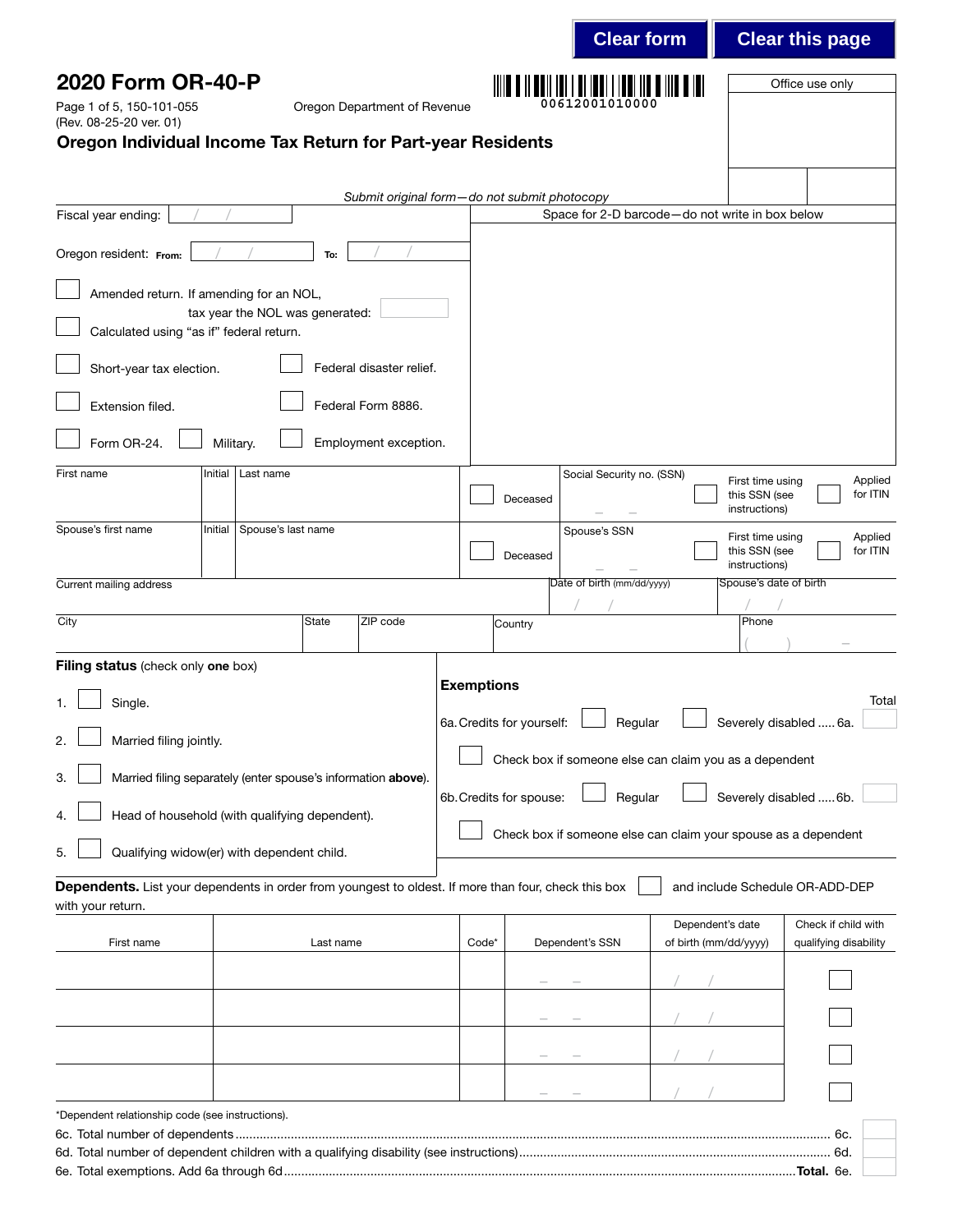## 2020 Form OR-40-P

Page 2 of 5, 150-101-055 O (Rev. 08-25-20 ver. 01)<br>Name Name SSN

|  |  | regon Department of Revenue |
|--|--|-----------------------------|
|--|--|-----------------------------|



– –

### Note: Reprint page 1 if you make changes to this page.

## Income **Income Income Federal column (F) Come** *S* **Oregon column (S)**

| 7.  | Wages, salaries, and other pay for work from federal Form 1040 or       |     |      |      |      |
|-----|-------------------------------------------------------------------------|-----|------|------|------|
|     |                                                                         | 7F. | .00  | 7S.  | .001 |
| 8.  |                                                                         | 8F. | .00  | 8S.  | .00  |
| 9.  |                                                                         |     | .00  | 9S.  | .00  |
| 10. | State and local income tax refunds from federal Schedule 1, line 1 10F. |     | .00  | 10S. | .00  |
| 11. |                                                                         |     | .00  | 11S. | .00  |
| 12. |                                                                         |     | .00  | 12S. | .00  |
| 13. |                                                                         |     | .00  | 13S. | .00  |
| 14. |                                                                         |     | .00  | 14S. | .00  |
| 15. |                                                                         |     | .00  | 15S. | .00  |
| 16. | Pensions and annuities from Form 1040 or 1040-SR, line 5b 16F.          |     | .00  | 16S. | .00  |
| 17. |                                                                         |     | .00  | 17S. | .00  |
| 18. |                                                                         |     | . 00 | 18S. | .001 |
| 19. | Social Security benefits from Form 1040 or 1040-SR, line 6b; and unem-  |     |      |      |      |
|     | ployment and other income from federal Schedule 1, lines 7 and 8 19F.   |     |      | 19S. | .00  |
| 20. |                                                                         |     |      | 20S. | .00  |

### Adjustments

|     | 21. IRA or SEP and SIMPLE contributions, from federal Schedule 1,           |      |      |      |
|-----|-----------------------------------------------------------------------------|------|------|------|
|     |                                                                             |      | 21S. | .00  |
|     | 22. Education deductions from federal Schedule 1, lines 10, 20 and 21 22F.  |      | 22S. | .00  |
|     | 23. Moving expenses from federal Schedule 1, line 13  23F.                  | . UU | 23S. | .00  |
|     | 24. Deduction for self-employment tax from federal Schedule 1, line 14 24F. |      | 24S. | .001 |
| 25. | Self-employed health insurance deduction from federal                       |      |      |      |
|     |                                                                             |      | 25S. | . 00 |
|     |                                                                             | . 00 | 26S. | .00  |
| 27. | Total adjustments from Schedule OR-ASC-NP, section 1 27F.                   | . 00 | 27S. | .00  |
| 28. |                                                                             | . 00 | 28S. | .00  |
|     |                                                                             |      | 29S. | 00   |
|     |                                                                             |      |      |      |

### Additions

| 30. | Total additions from Schedule OR-ASC-NP, section 2<br>30F |  | 30 <sub>S</sub> |  |
|-----|-----------------------------------------------------------|--|-----------------|--|
| 31. | Income after additions. Add lines 29 and 30               |  |                 |  |

### **Subtractions**

| 32. Social Security and tier 1 Railroad Retirement Board benefits included |         |      |
|----------------------------------------------------------------------------|---------|------|
|                                                                            | ( ) ( ) |      |
|                                                                            | . 001   | 33S. |
|                                                                            | . 001   | 34S  |
| 35. Oregon percentage (see instructions: not more than 100.0%)  35.        |         | $\%$ |

| 33S. |  |
|------|--|
| 34S. |  |
| %    |  |

. 00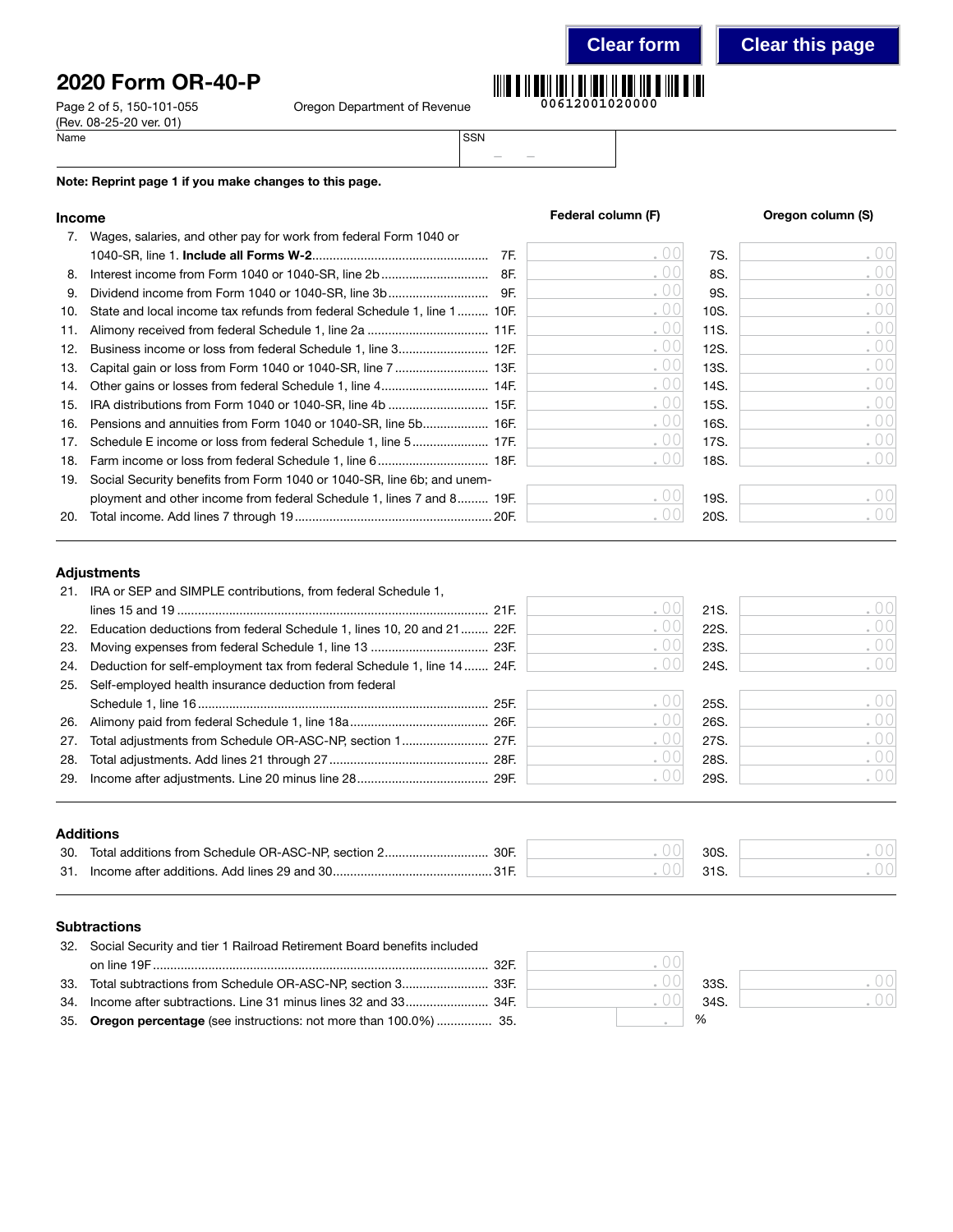**Clear form Clear this page**

## 2020 Form OR-40-P

Page 3 of 5, 150-101-055 Oregon Department of Revenue

– –

| (Rev. 08-25-20 ver. 01) |  |
|-------------------------|--|
| Name                    |  |

|                                 | Note: Reprint page 1 if you make changes to this page.                                                                                             |     |                          |
|---------------------------------|----------------------------------------------------------------------------------------------------------------------------------------------------|-----|--------------------------|
|                                 | <b>Deductions and modifications</b>                                                                                                                |     |                          |
| 36.                             |                                                                                                                                                    | 36. | . $00$                   |
| 37.                             | Oregon itemized deductions. Enter your Oregon itemized deductions from Schedule OR-A, line 23. If you                                              |     |                          |
|                                 |                                                                                                                                                    |     | .00                      |
|                                 |                                                                                                                                                    |     | .00                      |
|                                 | 65 or older $38b.$<br><b>Blind</b><br>Your spouse was: 38c. 56 or older 38d.<br>You were: 38a.                                                     |     | <b>Blind</b>             |
| 39.                             |                                                                                                                                                    |     | .00                      |
| 40.                             |                                                                                                                                                    |     | .00                      |
| 41.                             |                                                                                                                                                    |     | .00                      |
| 42.                             |                                                                                                                                                    |     | .00                      |
| 43.                             |                                                                                                                                                    |     | .00                      |
|                                 | Oregon tax<br>44. Tax. Check the appropriate box if you're using an alternative method to calculate your tax (see instructions) 44.                |     | .00                      |
|                                 | Schedule OR-PTE-PY<br>Schedule OR-FIA-40-P 44b.<br>Worksheet FCG<br>44c.<br>44a.                                                                   |     |                          |
| 45.                             | Oregon income tax. Line 44 multiplied by the Oregon percentage from line 35 (see instructions)  45.                                                |     | .00                      |
| 46.                             |                                                                                                                                                    |     | .00                      |
| 47.                             |                                                                                                                                                    |     | .00                      |
| 48.<br>49.<br>50.<br>51.<br>52. | <b>Standard and carryforward credits</b><br>Total carryforward credits claimed this year from Schedule OR-ASC-NP, section 6. Line 52 can't be more |     | .00<br>.00<br>.00<br>.00 |
|                                 |                                                                                                                                                    |     | .00                      |
| 53.                             |                                                                                                                                                    |     | .00                      |
|                                 | <b>Payments and refundable credits</b>                                                                                                             |     |                          |
| 54.                             |                                                                                                                                                    |     | .00                      |
| 55.                             |                                                                                                                                                    |     | .00                      |
| 56.                             | Estimated tax payments for 2020. Include all payments you made prior to the filing date of this return,                                            |     |                          |
|                                 | including real estate transactions. Do not include the amount you already reported on line 55  56.                                                 |     | .00                      |
| 57.                             |                                                                                                                                                    |     | .00                      |
| 58.                             |                                                                                                                                                    |     | .00                      |
| 59.                             | Reserved                                                                                                                                           |     |                          |
| 60.                             |                                                                                                                                                    |     | . 00                     |
| 61.                             |                                                                                                                                                    |     | 00                       |
|                                 |                                                                                                                                                    |     |                          |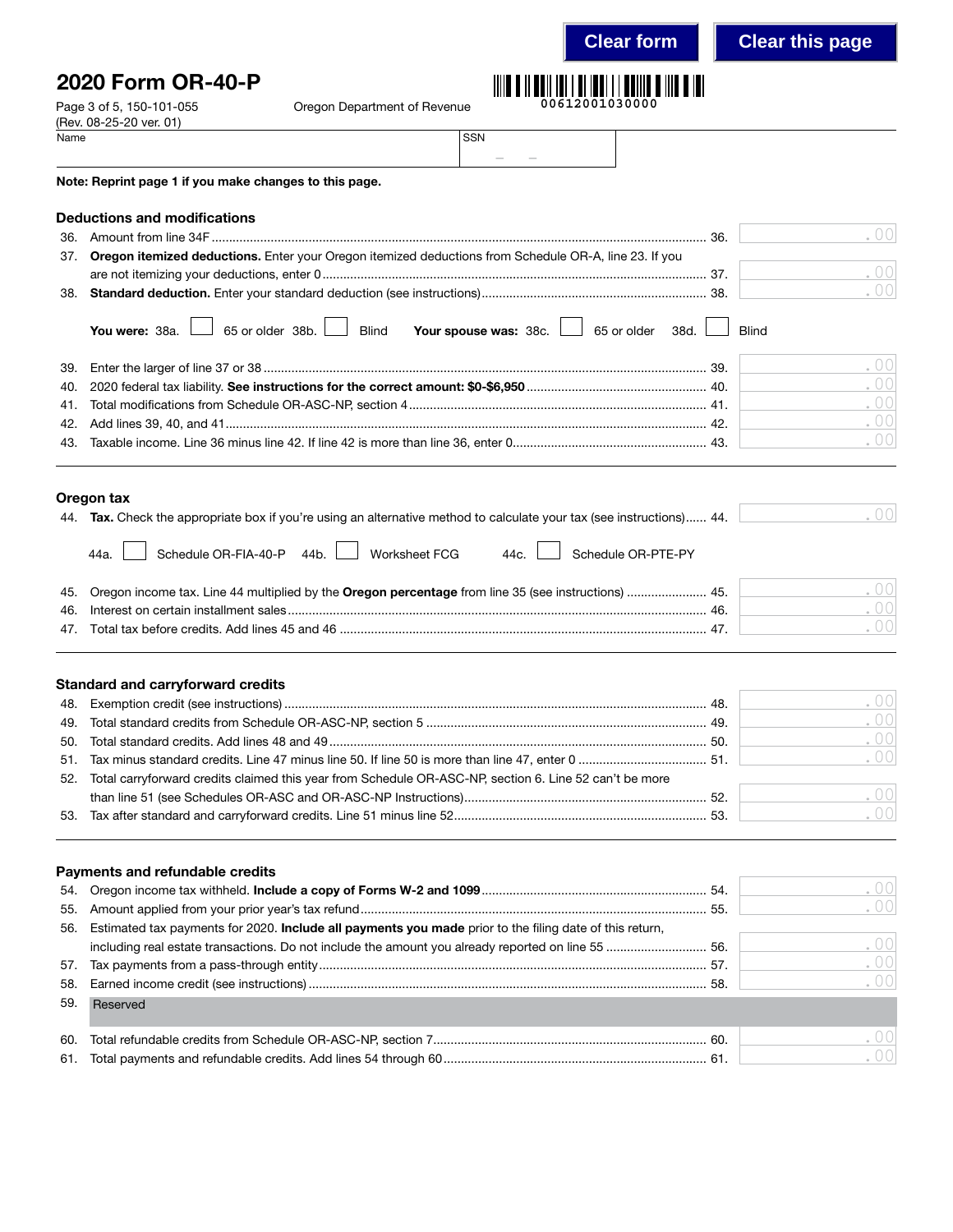2020 Form OR-40-P

Page 4 of 5, 150-101-055 Cregon Department of Revenue

| Name | <b>SSN</b> |                                                                                                |        |
|------|------------|------------------------------------------------------------------------------------------------|--------|
|      |            | $\frac{1}{2} \left( \frac{1}{2} \right) \left( \frac{1}{2} \right) \left( \frac{1}{2} \right)$ | $\sim$ |

Note: Reprint page 1 if you make changes to this page.

### Tax to pay or refund

(Rev. 08-25-20 ver. 01)

|  | 001   |
|--|-------|
|  | 001   |
|  | 001   |
|  | . 001 |

Exception number from Form OR-10, line 1: 65a. Check box if you annualized: 65b.

|  | .00    |
|--|--------|
|  | .00    |
|  | .00    |
|  | .00    |
|  | .00    |
|  | .00    |
|  | . $00$ |
|  | .00    |

### Direct deposit

74. For direct deposit of your refund, see instructions. Check the box if the final deposit destination is outside the United States:

|                 | Type of account: $\boxed{\phantom{a}}$ Checking or $\boxed{\phantom{a}}$<br>Savings |
|-----------------|-------------------------------------------------------------------------------------|
| Routing number: |                                                                                     |
| Account number: |                                                                                     |
| Reserved        |                                                                                     |